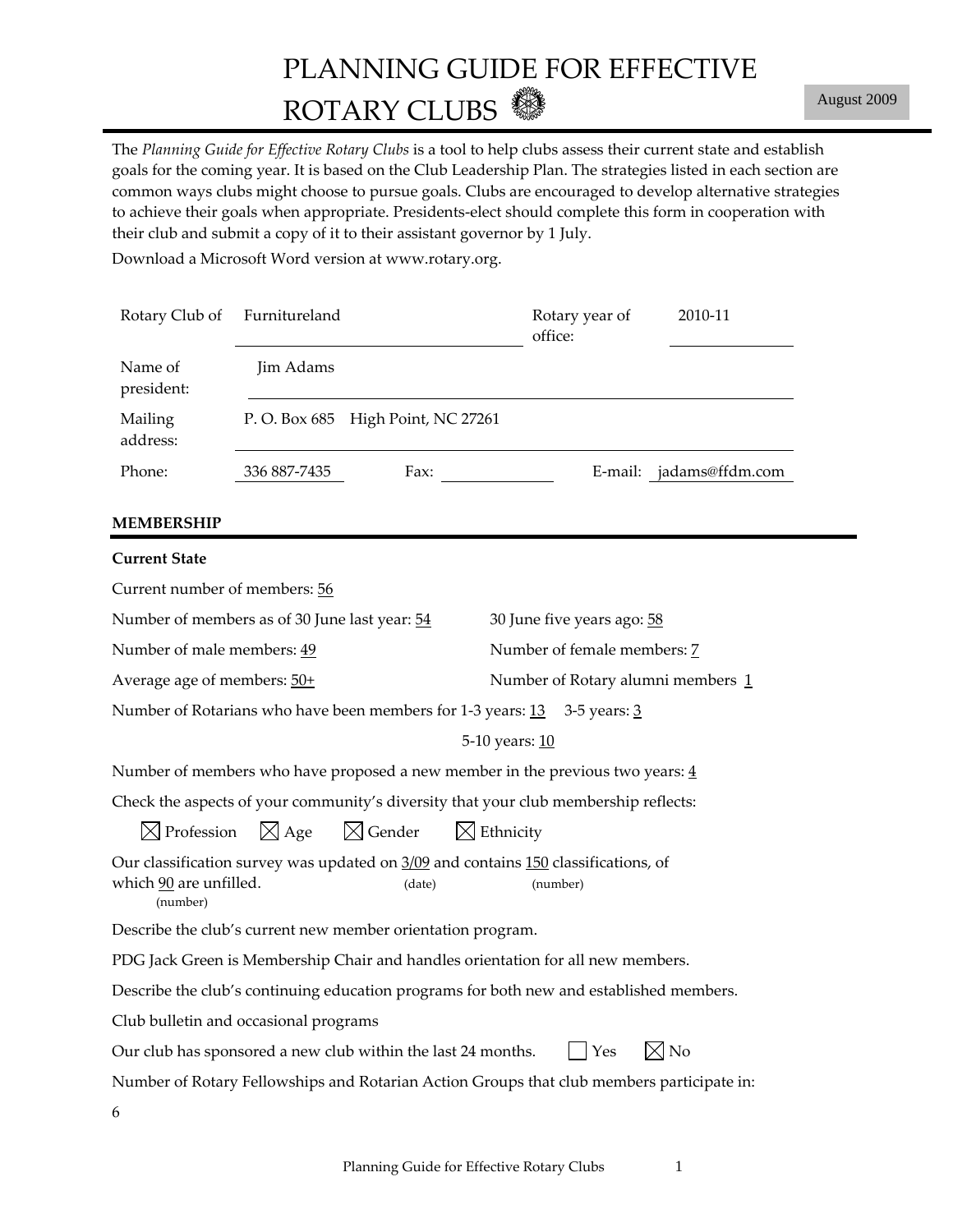What makes this club attractive to new members?

Convenient meeting time, spirit of club, good fellowship, good communications, fun, attitudes of club members

What aspects of this club could pose a barrier to attracting new members?

Time required and cost

# **Future State**

Membership goal for the upcoming Rotary year:  $+1$  members by 30 June  $2011$ 

(number) (year)

Our club has identified the following sources of potential members within the community:

# **How does the club plan to achieve its membership goals?** *(check all that apply)*

- $\bowtie$  Develop a retention plan that focuses on maintaining high levels of enthusiasm through participation in interesting programs, projects, continuing education, and fellowship activities
- $\boxtimes$  Ensure the membership committee is aware of effective recruitment techniques
- $\boxtimes$  Develop a recruitment plan to have the club reflect the diversity of the community
- $\boxtimes$  Explain the expectations of membership to potential Rotarians
- $\boxtimes$  Implement an orientation program for new members
- $\boxtimes$  Create a brochure that provides general information about Rotary as well as specific information about the club for prospective members
- $\boxtimes$  Assign an experienced Rotarian mentor to every new club member
- $\boxtimes$  Recognize those Rotarians who sponsor new members
- $\bowtie$  Encourage members to join a Rotary Fellowship or Rotarian Action Group
- $\bowtie$  Participate in the RI membership development award programs
- Sponsor a new club
- Other (please describe):

# **Action steps:**

Will work closely with Membership Chair to ensure that expectations are understood by all club members

# **SERVICE PROJECTS**

| <b>Current State</b>                                           |                  |
|----------------------------------------------------------------|------------------|
| Number of Rotary Youth Exchange students:<br>Hosted            | Sponsored ______ |
| Number of sponsored Interact clubs: 1 Rotaract clubs: 1        |                  |
| Rotary Community Corps:                                        |                  |
| Number of Rotary Youth Leadership Awards (RYLA) events: ______ |                  |
| Number of Rotary Friendship Exchanges: _____                   |                  |
| Number of registered Rotary Volunteers:                        |                  |
| Number of World Community Service (WCS) projects: 1            |                  |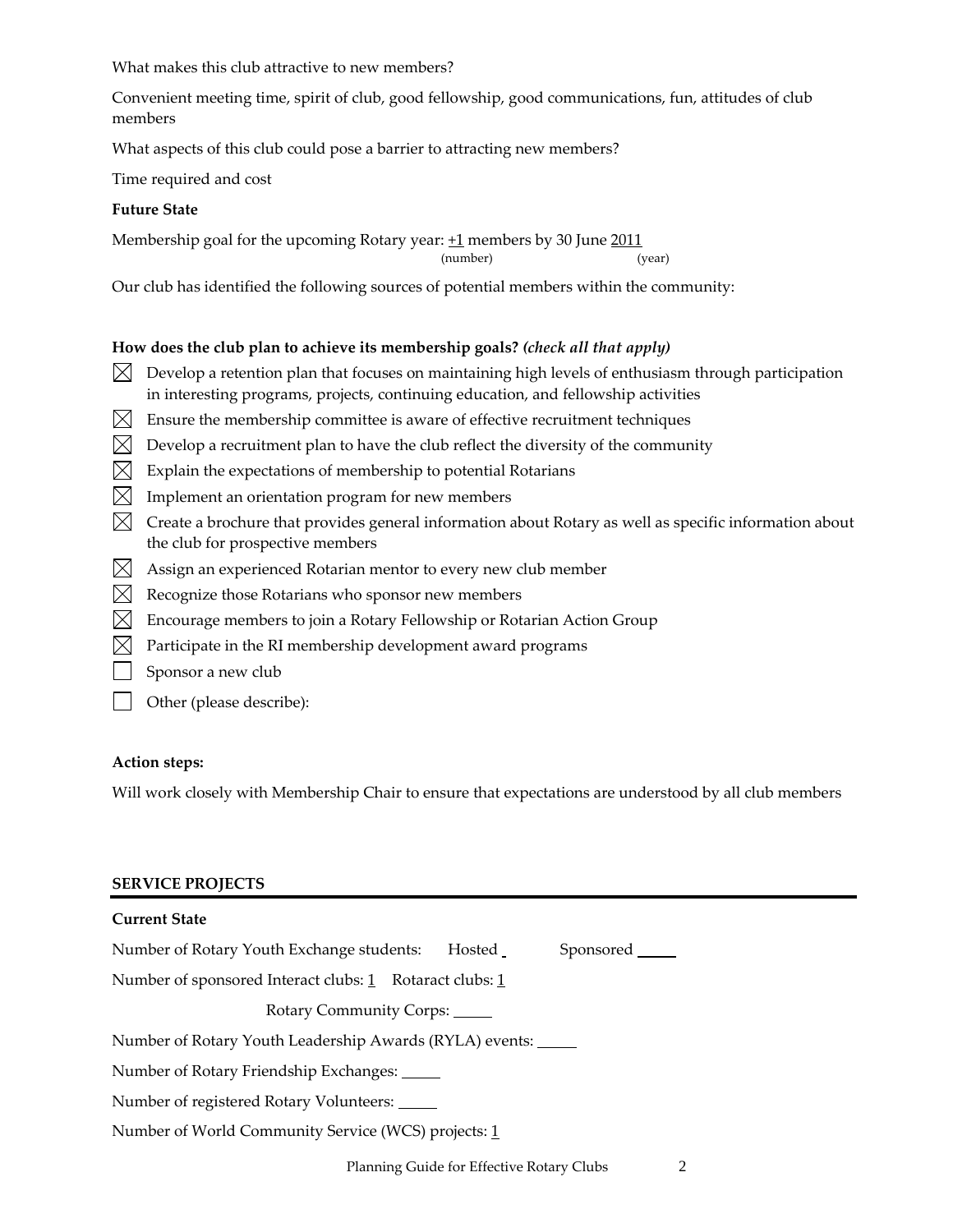Number of other current club service projects: 6 Auction Save the Suds Shadowing Day Fairview Student of the Month Shirlee Carda Scholarships Fall Festival Golf tournament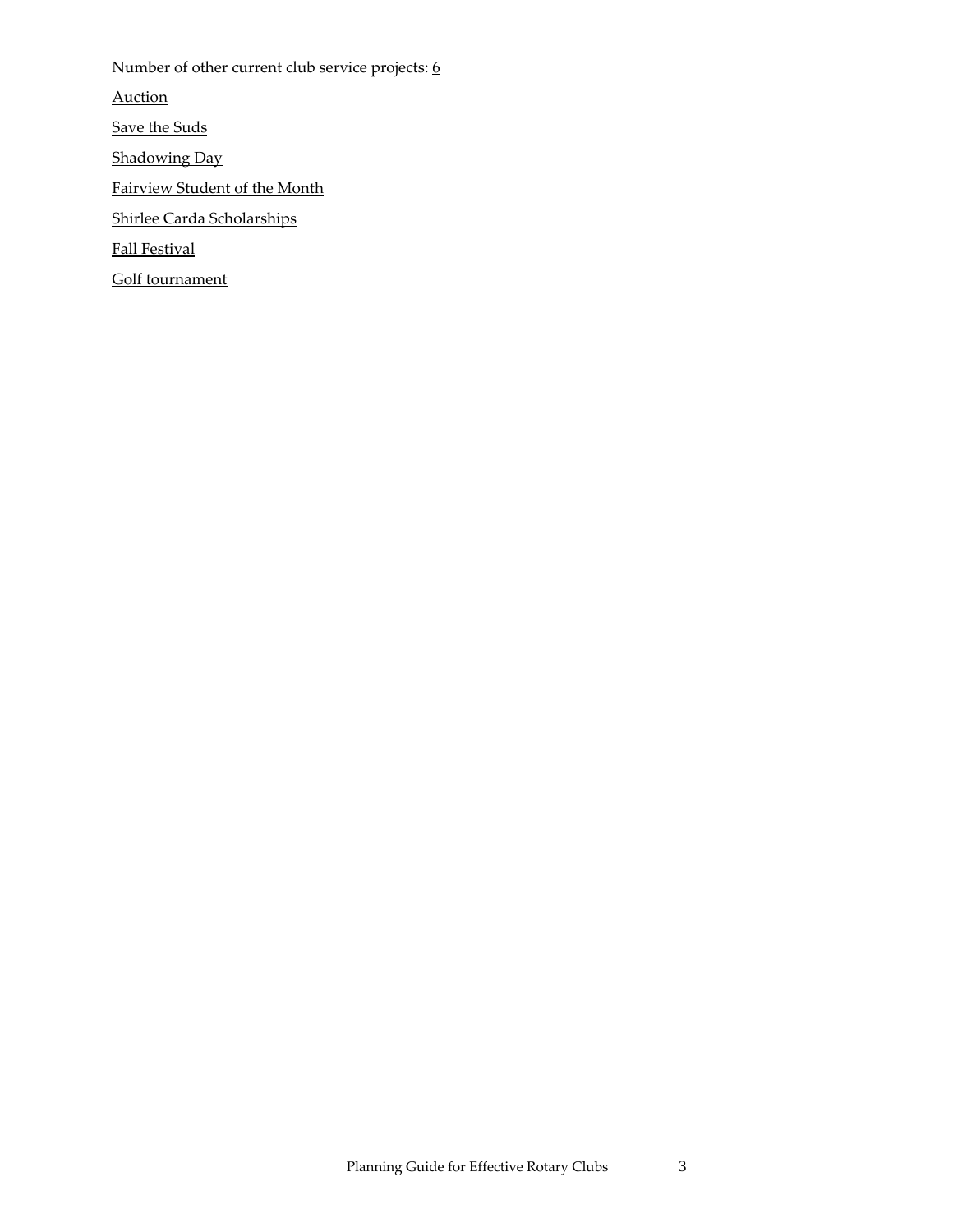## **Future State**

Our club has established the following service goals for the upcoming Rotary year:

For our community:

Continue level of support for current charitable causes and seek to find at least one other cause to support

For communities in other countries:

Club hopes to find a worthwhile endeavor

## **How does the club plan to achieve its service goals?** *(check all that apply)*

- $\boxtimes$  Ensure the service projects committee is aware of how to plan and conduct a service project
- $\boxtimes$  Conduct a needs assessment of the community to identify possible projects
- $\boxtimes$  Review current service projects to confirm that they meet a need and are of interest to members
- $\boxtimes$  Identify the social issues in the community that the club wants to address through its service goals
- $\boxtimes$  Assess the club's fundraising activities to determine if they meet project funding needs
- $\boxtimes$  Involve all members in the club's service projects
- $\boxtimes$  Recognize club members who participate and provide leadership in the club's service projects
- $\boxtimes$  Identify a partner club with which to carry out an international service project
- $\boxtimes$  Participate in:
	- $\boxtimes$  Interact  $\boxtimes$  Rotary Friendship Exchange  $\boxtimes$  World Community Service
	- $\boxtimes$  Rotaract  $\Box$  Rotary Volunteers  $\boxtimes$  Rotary Youth Exchange
		-
- 
- Rotary Community Corps  $\boxtimes$  Rotary Youth Leadership Awards (RYLA)
- $\boxtimes$  Use a grant from The Rotary Foundation to support a club project
- $\boxtimes$  Register a project in need of funding, goods, or volunteers on the ProjectLINK database
- Other (please describe):

## **Action steps:**

Members are interested in continuing programs locally as well as internationally.

## **THE ROTARY FOUNDATION**

#### **Current State**

Number of grants awarded:

| District Simplified Grants: Matching Grants:                             |                    |  |            |          |  |
|--------------------------------------------------------------------------|--------------------|--|------------|----------|--|
| Number of Ambassadorial Scholars:                                        | Nominated Selected |  | Hosted     |          |  |
| Number of Group Study Exchange (GSE) team members: Nominated 1           |                    |  | Selected 1 | Hosted 2 |  |
| Number of Rotary World Peace Fellows: Nominated ________ Selected ______ |                    |  |            |          |  |
| Current year's contributions to PolioPlus activities: \$1,000            |                    |  |            |          |  |
| Current year's contributions to Annual Programs Fund: \$12,675           |                    |  |            |          |  |
| Current year's contributions to Permanent Fund:                          |                    |  |            |          |  |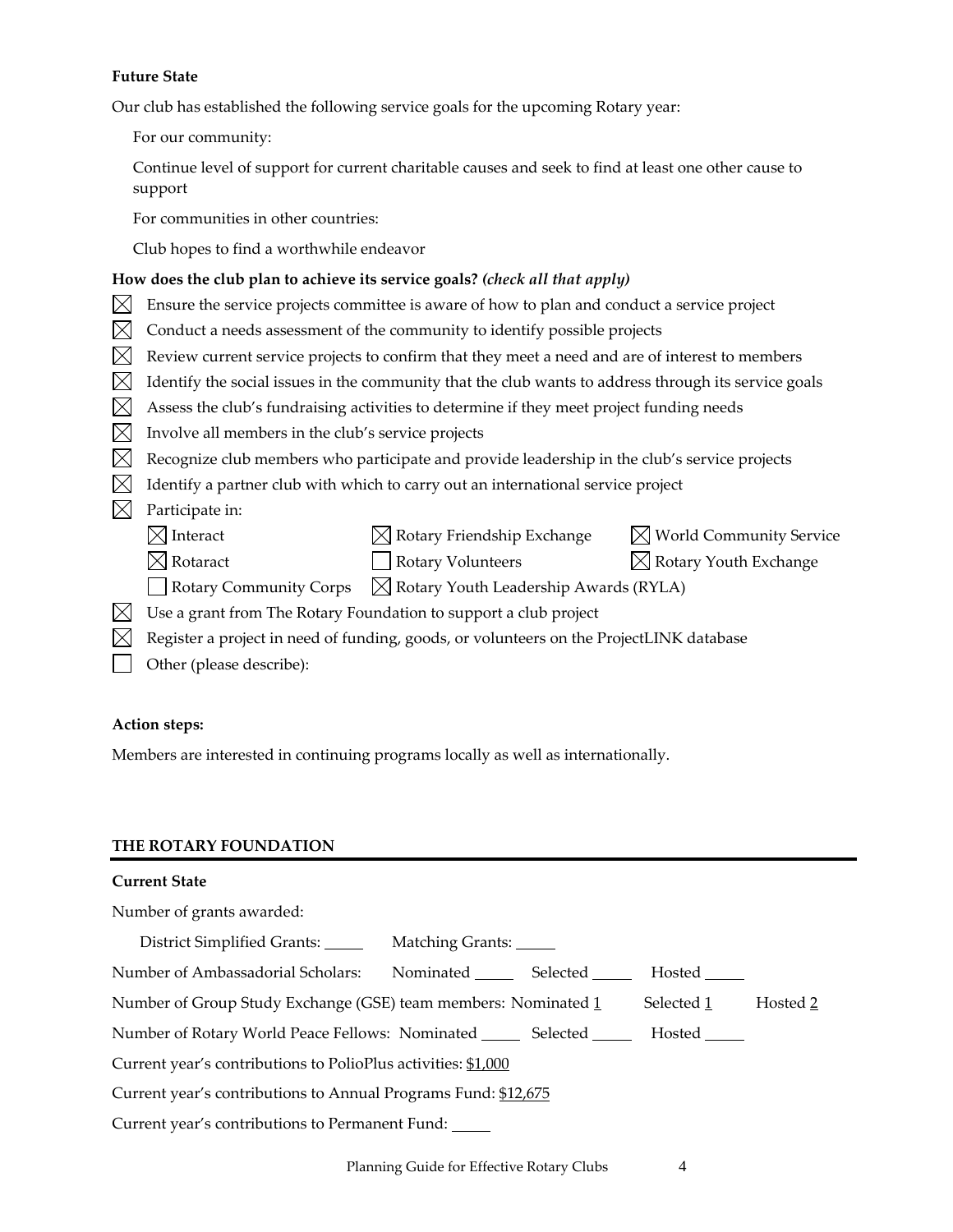Number of club members who are

Paul Harris Fellows: 54 Benefactors: Major Donors: 3

Rotary Foundation Sustaining Members:  $\frac{56}{}$  Bequest Society members: 3

Number of Foundation alumni tracked by your club: 3

# **Future State**

Our club has established the following Rotary Foundation goals (as reported on the Fund Development Club Goal Report Form) for the upcoming Rotary year:

| Polio fundraising: \$1,000<br>Annual Programs Fund contributions: \$9,200 |  |
|---------------------------------------------------------------------------|--|
|---------------------------------------------------------------------------|--|

Major gifts: Sample Major gifts: Benefactors: Sample Benefactors:

Bequest Society members:

Our club will participate in the following Rotary Foundation programs: Polio Plus

# **How does the club plan to achieve its Rotary Foundation goals?** *(check all that apply)*

- $\boxtimes$  Ensure the club's Rotary Foundation committee understands the programs of The Rotary Foundation and is committed to promoting financial support of the Foundation
- $\boxtimes$  Help club members understand the relationship between Foundation giving and Foundation programs
- $\boxtimes$  Plan a club program about The Rotary Foundation every quarter, especially in November, Rotary Foundation Month
- $\Box$  Include a brief story about The Rotary Foundation in every club program
- $\boxtimes$  Schedule presentations that inform club members about The Rotary Foundation
- $\boxtimes$  Ensure the club's Rotary Foundation committee chair attends the district Rotary Foundation seminar
- $\boxtimes$  Use Rotary Foundation grants to support the club's international projects
- $\boxtimes$  Recognize club members' financial contributions to The Rotary Foundation and their participation in Foundation programs
- $\boxtimes$  Encourage each club member to contribute to the Foundation every year
- $\boxtimes$  Participate in:
	- $\boxtimes$  Group Study Exchange  $\boxtimes$  PolioPlus
		-
	-
- 
- 
- $\Box$  Matching Grants  $\boxtimes$  Ambassadorial Scholarships
	-
- $\boxtimes$  District Simplified Grants  $\boxtimes$  Rotary World Peace Fellowships
- $\boxtimes$  Invite Foundation program participants and alumni to be part of club programs and activities
- **C** Other (please describe):

# **Action steps:**

We will make an effort to participate in the Future Vision program and will encourage our members to give generously to the Foundation.

# **LEADERSHIP DEVELOPMENT**

# **Current State**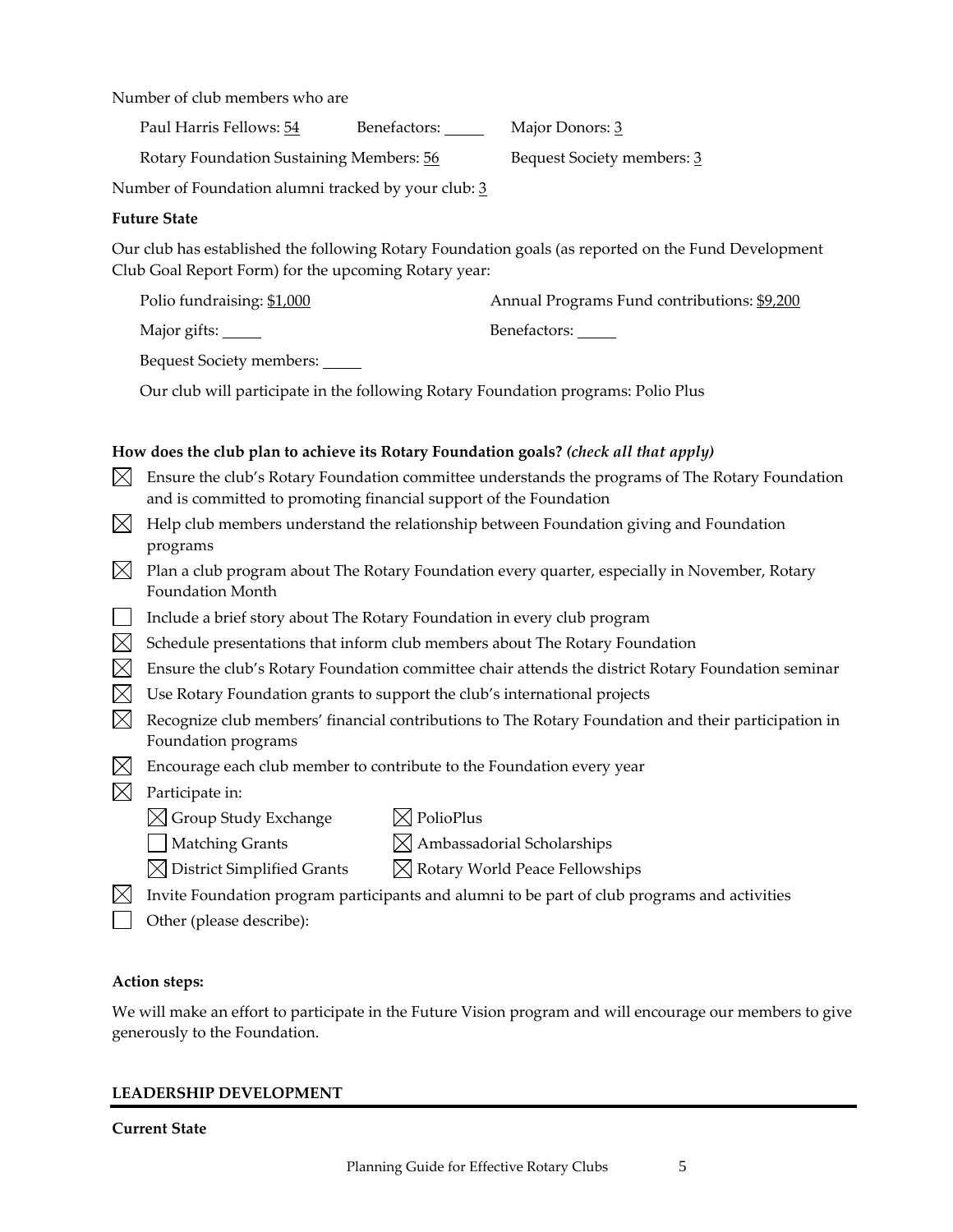Number of club leaders who attended

District assembly: 4 **District Rotary Foundation seminar: 2** 

District membership seminar:  $\frac{1}{2}$  District leadership seminar:

District conference: 3

Number of club members involved at the district level: 3

Number of visits from the assistant governor this Rotary year:  $\underline{4}$ 

# **Future State**

Our club has established the following goals for developing Rotary leaders for the upcoming Rotary year:

We continually try to identify future club leaders and keep them heavily involved in club activities.

# **How does the club plan to develop Rotary leaders?** *(check all that apply)*

- $\boxtimes$  Have the president-elect attend the presidents-elect training seminar (PETS) and the district assembly
- Have all committee chairs attend the district assembly
- $\boxtimes$  Encourage interested past presidents to attend the district leadership seminar
- **Appoint a club trainer to develop club members' knowledge and skills**
- Conduct a leadership development program
- $\boxtimes$  Use the expertise of the club's assistant governor
- $\boxtimes$  Encourage new members to assume leadership positions through participation in club committees
- $\boxtimes$  Ask members to visit other clubs to exchange ideas, and then share what they have learned with the club
- Other (please describe):

# **Action steps:**

We will encourage potential club leaders to participate actively in both club and district activities.

# **PUBLIC RELATIONS**

# **Current State**

List club activities covered by the media and the type of media (television, radio, print, Internet, etc.) involved.

Auction

# **Future State**

Our club has established the following public relations goals for the upcoming Rotary year:

Distribute news concerning club activities to the appropriate media outlets.

# **How does the club plan to achieve its public relations goals?** *(check all that apply)*

- $\boxtimes$  Ensure the public relations committee is trained in conducting a multimedia campaign
- $\boxtimes$  Plan public relations efforts around all service projects
- Conduct a public awareness program targeted at the business and professional community that explains what Rotary is and what Rotary does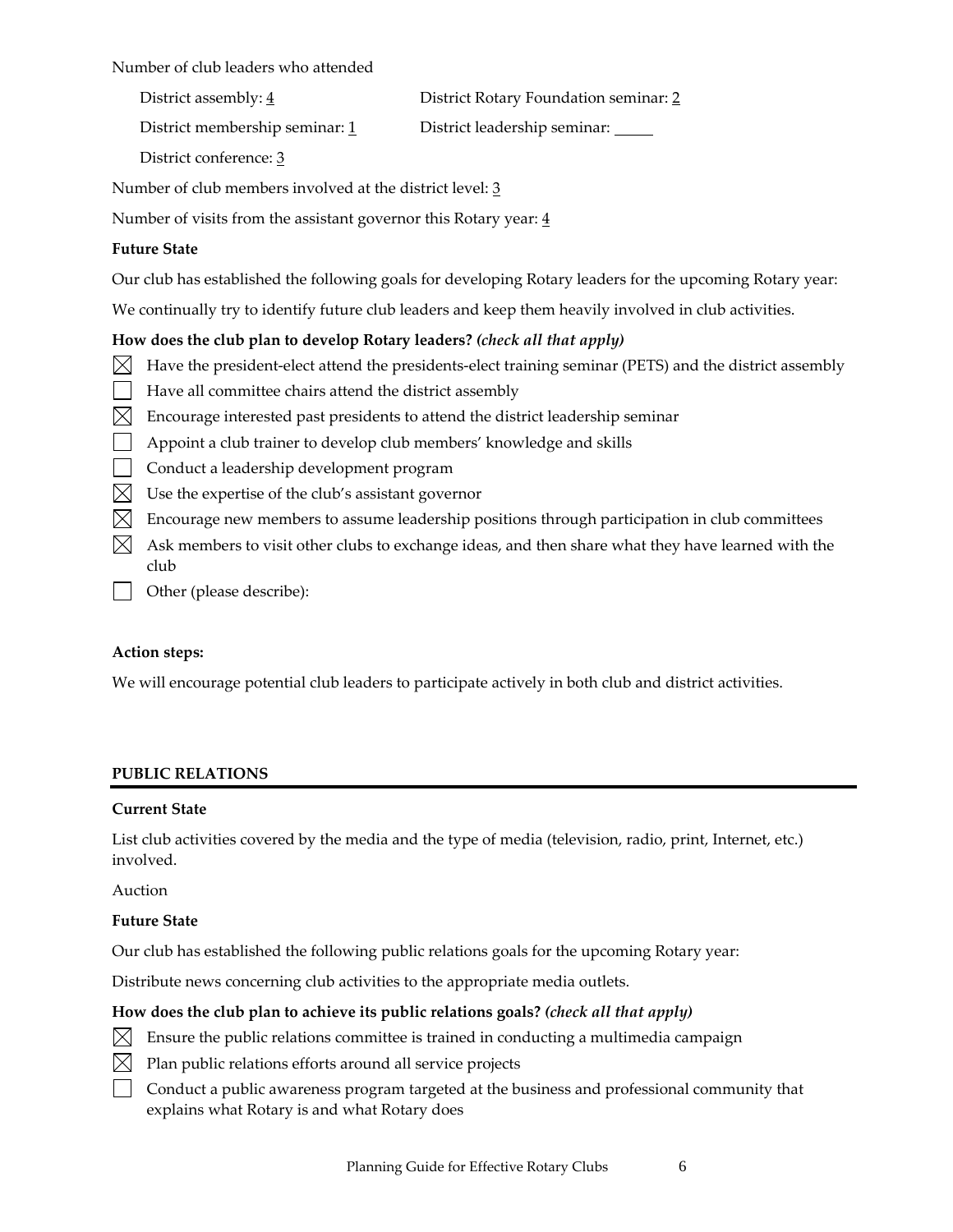- $\boxtimes$  Arrange for a public service announcement to be broadcast on a local television channel, aired on a local radio station, or placed in a local newspaper or magazine
- Other (please describe):

## **Action steps:**

Identify club activities to be publicized and determine the correct course of action.

# **CLUB ADMINISTRATION**

## **Current State**

Is your club operating under the Club Leadership Plan?  $\boxtimes$  Yes  $\Box$  No

How often and when does the club board meet? Monthly - Thursday after the 1st Friday

When are club assemblies held? Spring and Fall

How is the club budget prepared? By club treasurer with input from the board

Is the budget independently reviewed by a qualified accountant?  $\vert$  Yes  $\vert \times$  No

Does the club have a strategic plan in place?  $\Box$  Yes  $\Box$  No

Has the club developed a system for ensuring continuity of leadership on its board, committees, etc.?

 $\boxtimes$  Yes  $\Box$  No

Has the club developed a system for keeping all members involved?  $\boxtimes$  Yes  $\Box$  No

Does the club use Member Access at www.rotary.org to update its membership list?  $\boxtimes$  Yes  $\Box$  No

How often is the club's bulletin published? Weekly

Describe how weekly club programs are organized. By program chairman

Does the club have its own Web site?  $\boxtimes$  Yes  $\Box$  No If yes, how often is the site updated? Weekly

Does the club observe the special months of the Rotary calendar, such as Rotary Foundation Month and Magazine Month?  $\Box$  Yes  $\Box$  No

How often does your club conduct fellowship activities? Quarterly

How does the club involve the families of Rotarians? Auction, FallFest, SpringFest, Changing of the Guard

## **Future State**

# **How does the club carry out the administrative tasks of the club?** *(check all that apply)*

- $\boxtimes$  Regular board meetings have been scheduled.
- $\boxtimes$  The club will review the Club Leadership Plan on the following dates: As needed
- $\Box$  The club's strategic and communication plans will be updated on the following dates:  $\Box$
- club assemblies have been scheduled on the following dates: (number)
- $\boxtimes$  The club has either adopted the latest version of the Recommended Rotary Club Bylaws or revised its own bylaws (recommended after each Council on Legislation).

 $\boxtimes$  Club elections will be held on 1<sup>st</sup> Monday in December.

(date)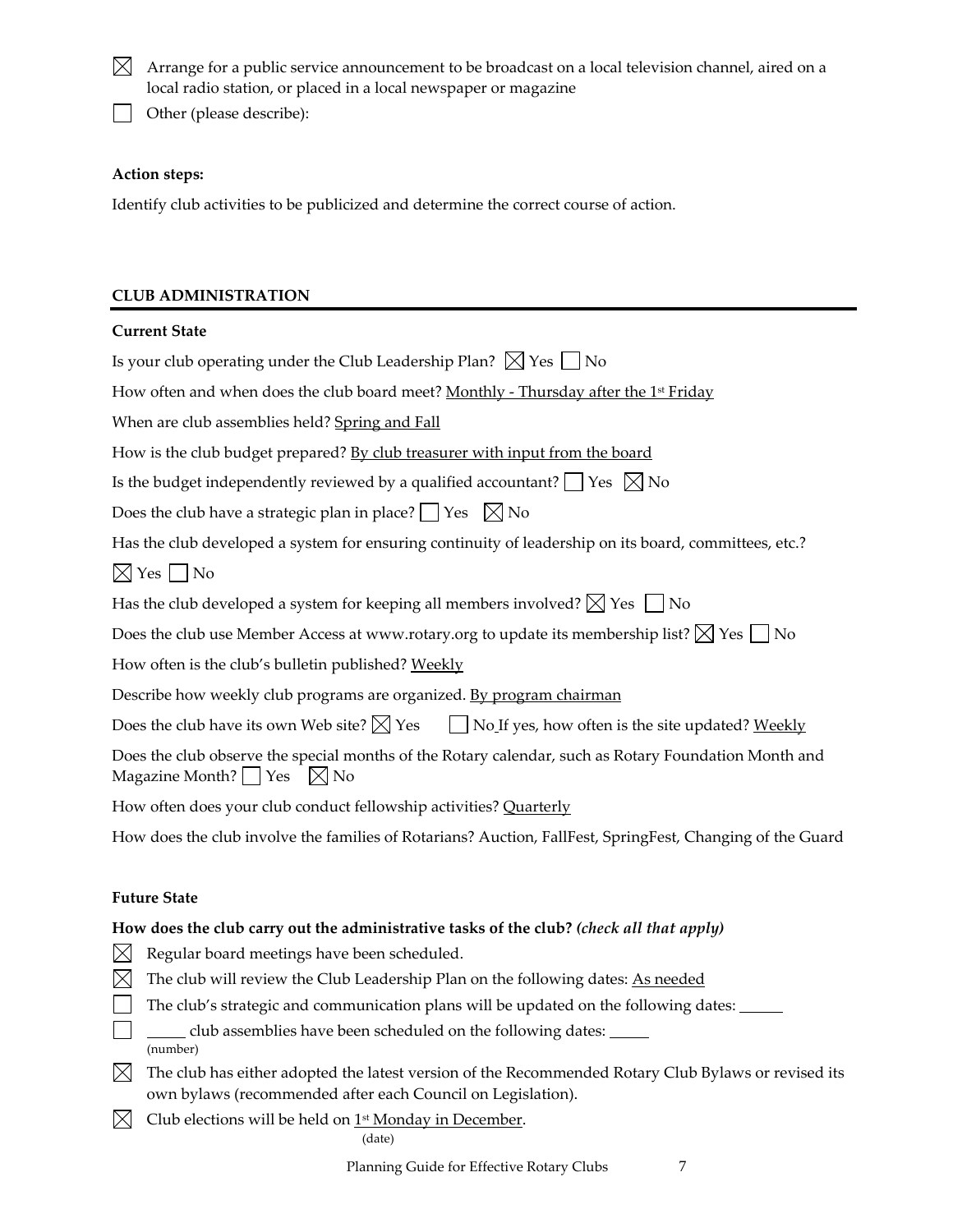- $\boxtimes$  At least <u>6</u> delegates will be sent to the district conference. (number)
- $\boxtimes$  A club bulletin will be produced to provide information to club members.
- $\boxtimes$  The club's Web site will be updated 52 times per year.

(number)

- $\boxtimes$  A plan has been developed to ensure interesting and relevant weekly club programs.
- $\boxtimes$  Monthly attendance figures will be reported to the district leadership by the 15th day of the following month. (number)
- $\boxtimes$  Member Access will be used to maintain club records by 1 June and 1 December to ensure accurate semiannual reports.
- $\boxtimes$  Membership changes will be reported to RI within 5 days.

(number)

- $\boxtimes$  Reports to RI, including the semiannual report, will be completed on a timely basis.
- $\boxtimes$  The following fellowship activities for all club members are planned for the year:

FallFest, SpringFest, auction, Changing of the Guard

Other (please describe):

# **Action steps:**

We will have more emphasis on Club Administration in 2010‐11.

# **Our club would like assistance from the governor or assistant governor with the following:**

How we can best participate in Future Vision

# **Our club would like to discuss the following issues with the governor or assistant governor during a visit to our club:**

James E. Adams 2010‐11 David L. Pruette Club President's Signature Rotary Year Assistant Governor's Signature

**4/9/10** 4/9/10

Date **Date**